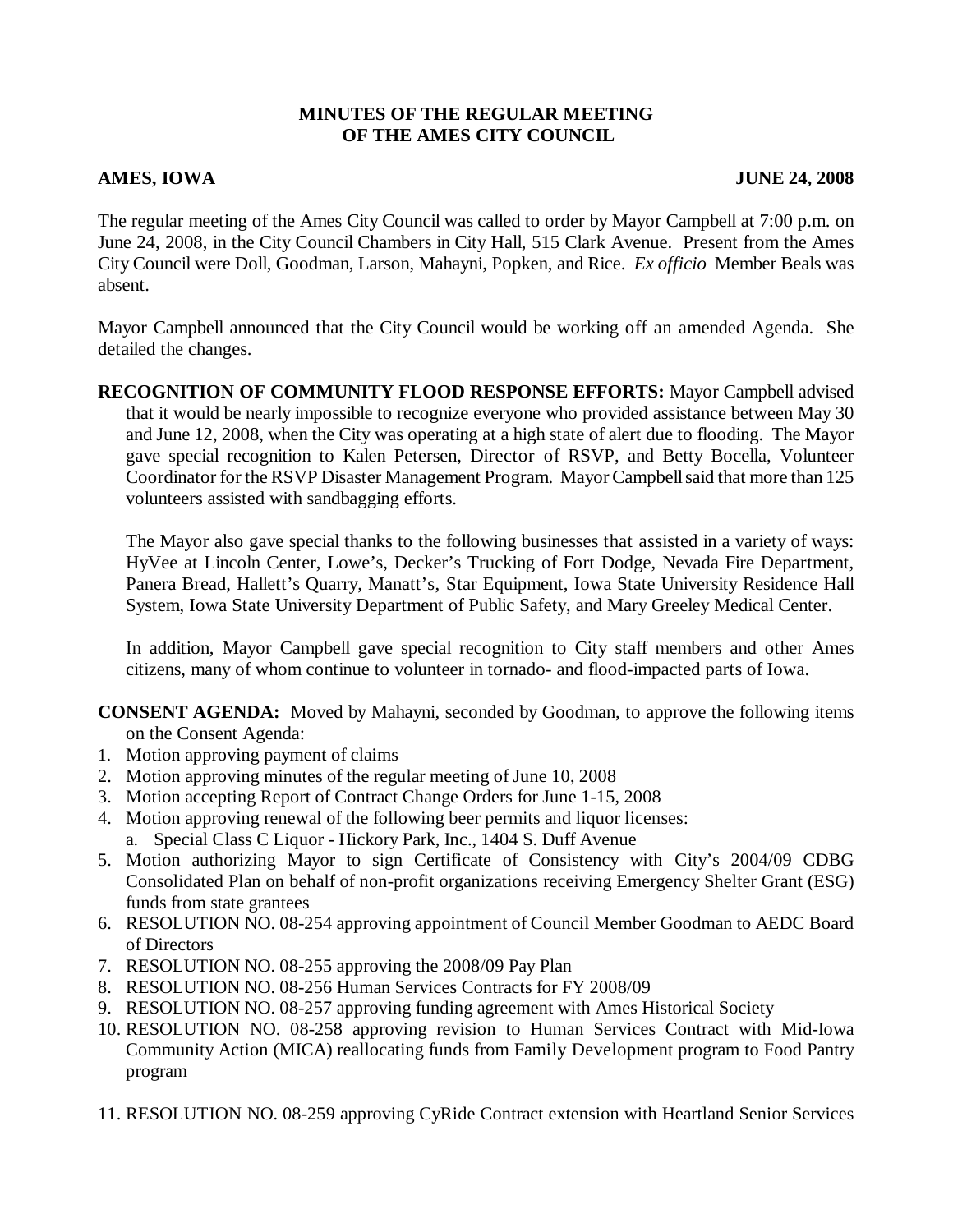to provide Dial-A-Ride Services

- 12. RESOLUTION NO. 08-260 waiving enforcement of **Municipal Code** Section 19.9 to allow Moose Lodge members to provide golf cart rides to mobility-impaired individuals on September 7
- 13. RESOLUTION NO. 08-261 approving request of Main Street Cultural District for closure of Parking Lot Q for use as volunteer parking for  $4<sup>th</sup>$  of July festival
- 14. RESOLUTION NO. 08-262 approving preliminary plans and specifications for 2005/06 Arterial Street Pavement Improvements - 24<sup>th</sup> Street (Stange Road to UPRR) and Stange Road (24<sup>th</sup> Street to Blankenberg Road); setting July 10, 2008, as bid due date and July 15, 2008, as date of public hearing
- 15. RESOLUTION NO. 08-263 accepting proposal from FM Global for renewal of property coverage and boiler and machinery coverage during FY 2008/09 in the amount of \$422,552
- 16. RESOLUTION NO. 08-264 waiving formal bidding procedures and authorizing purchase of software maintenance for Joint Public Safety Network from Sungard Public Sector in an estimated amount of \$52,207.00
- 17. RESOLUTION NO. 08-265 waiving formal bidding procedures and authorizing purchase of software maintenance for FY 2008/09 from Sungard Public Sector in an estimated amount of \$83,510.00\
- 18. RESOLUTION NO. 08-266 awarding contract for Power Plant Dump Grates to Detroit Stoker Company of Monroe, Michigan, in the amount of \$187,828.10
- 19. Rehabilitation of Wells:
	- a. RESOLUTION NO. 08-267 awarding second-year contract to Northway Well and Pump Company of Marion, Iowa, in the amount of \$66,130 for rehabilitation of five wells in FY 2008- 09
	- b. RESOLUTION NO. 08-268 approving Change Order to Agreement with Northway Well and Pump Company of Marion, Iowa, regarding reimbursement for actual cost of steel replacement materials
- 20. RESOLUTION NO. 08-269 approving renewal of contract for Power Plant Chemical Treatment Program with G.E. Water and Process Technologies of Urbandale, Iowa, in an amount not to exceed \$290,000, based on time and materials
- 21. RESOLUTION NO. 08-270 approving renewal of contract for Power Plant Valve Maintenance with Ferguson Process Services of Cannon Falls, Minnesota, in an amount not to exceed \$90,000
- 22. RESOLUTION NO. 08-271 approving renewal of contract for 2008/09 Line Clearance Program with Asplundh Tree Expert Company of Fairfax, Iowa, in an amount not to exceed \$259,300
- 23. RESOLUTION NO. 08-272 approving contract and bond for 2005/06 Annual Residential Low Point Drainage Improvements (Sheldon Avenue from Lincoln Way to West Street)
- 24. RESOLUTION NO. 08-273 approving contract and bond for 13<sup>th</sup> Street Water Main Project (Crescent Street to Furman Aquatic Center)
- 25. RESOLUTION NO. 08-274 approving contract and bond for Power Plant Boiler Maintenance and Repair Services
- 26. RESOLUTION NO. 08-275 approving Change Order No. 2 in the amount of \$160,000 for Power Plant Boiler Maintenance contract with Plibrico Company, LLC, for FY 2007/08 Roll Call Vote: 6-0. Resolutions declared adopted unanimously, signed by the Mayor, and hereby made a portion of these minutes.

**PUBLIC FORUM:** No one spoke during this time.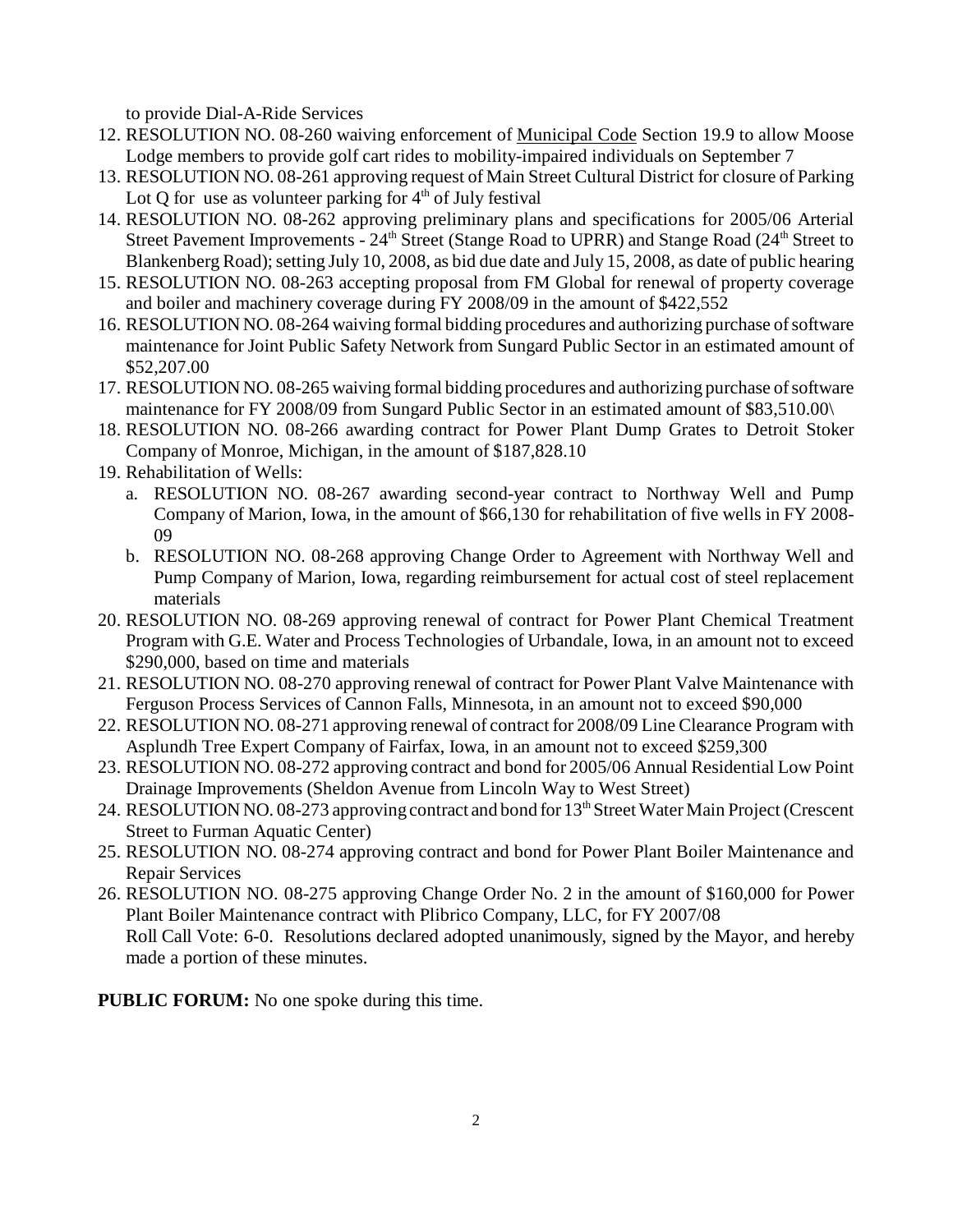**CLASS B BEER PERMIT FOR KING BUFFET:** Moved by Goodman, seconded by Popken, to approve a new Class B Beer Permit for King Buffet, 1311 Buckeye Avenue, Ste. B. Vote on Motion: 6-0. Motion declared carried unanimously.

**OUTDOOR SERVICE AREA FOR SCHEMAN BUILDING:** Moved by Mahayni, seconded by Goodman, to approve a new Outdoor Service Area for SMG at the Scheman Building, Iowa State Center, effective June 25, 2008.

Mark North, General Manager of the Iowa State Center, explained that the requests are due to management changes occurring at the Center that will become effective July 1, 2008.

Vote on Motion: 6-0. Motion declared carried unanimously.

**OUTDOOR SERVICE AREA FOR HILTON COLISEUM:** Moved by Rice, seconded by Mahayni, to approve the revised perimeter of SMG's Outdoor Service Area at Hilton Coliseum, Iowa State Center, effective June 25, 2008.

Vote on Motion: 6-0. Motion declared carried unanimously.

**CLASS C LIQUOR LICENSE AND OUTDOOR SERVICE PRIVILEGE FOR CENTERPLATE AT HILTON COLISEUM:** Moved by Goodman, seconded by Popken, to approve the new Class C Liquor License and Outdoor Service Privilege for Centerplate at Hilton Coliseum, Iowa State Center, effective July 1, 2008.

Mark Pevan, Vice-President of Centerplate, advised that Centerplate currently manages Jack Trice Stadium and will be taking over Hilton Coliseum effective July 1, 2008.

Vote on Motion: 6-0. Motion declared carried unanimously.

**FIREWORKS PERMIT FOR STEWART-COOKE WEDDING ON JULY 12, 2008:** Moved by Doll, seconded by Mahayni, to approve the fireworks permit for display in celebration of the Stewart-Cooke wedding at 9:45 p.m. on July 12, 2008, on the grounds of the Gateway Hotel and Conference Center. Vote on Motion: 6-0. Motion declared carried unanimously.

**REQUEST OF AMES RAGBRAI COMMITTEE FOR CAMPGROUND SPONSOR:** Moved by Mahayni, seconded by Doll, to adopt RESOLUTION NO. 08-276 approving the request from Ames RAGBRAI Committee for the City to be a campground sponsor in the amount of \$10,000.

Council Member Goodman asked staff to explain this request. City Manager Steve Schainker recalled that when the City Council supported an increase in the Hotel/Motel Tax from 5 to 7 cents, there was an understanding that the Ames Convention & Visitors Bureau would be responsible for funding requests for certain events. The City has since shifted the funding responsibility to the ACVB for such ongoing events as the Iowa Games, Iowa Special Olympics, and  $4<sup>th</sup>$  of July Fireworks. However, because of the magnitude and infrequency of this event, it takes a commitment above and beyond what is the normal process. It is estimated that it will cost approximately \$200,000 to host RAGBRAI in Ames, and many entities have been asked to contribute additional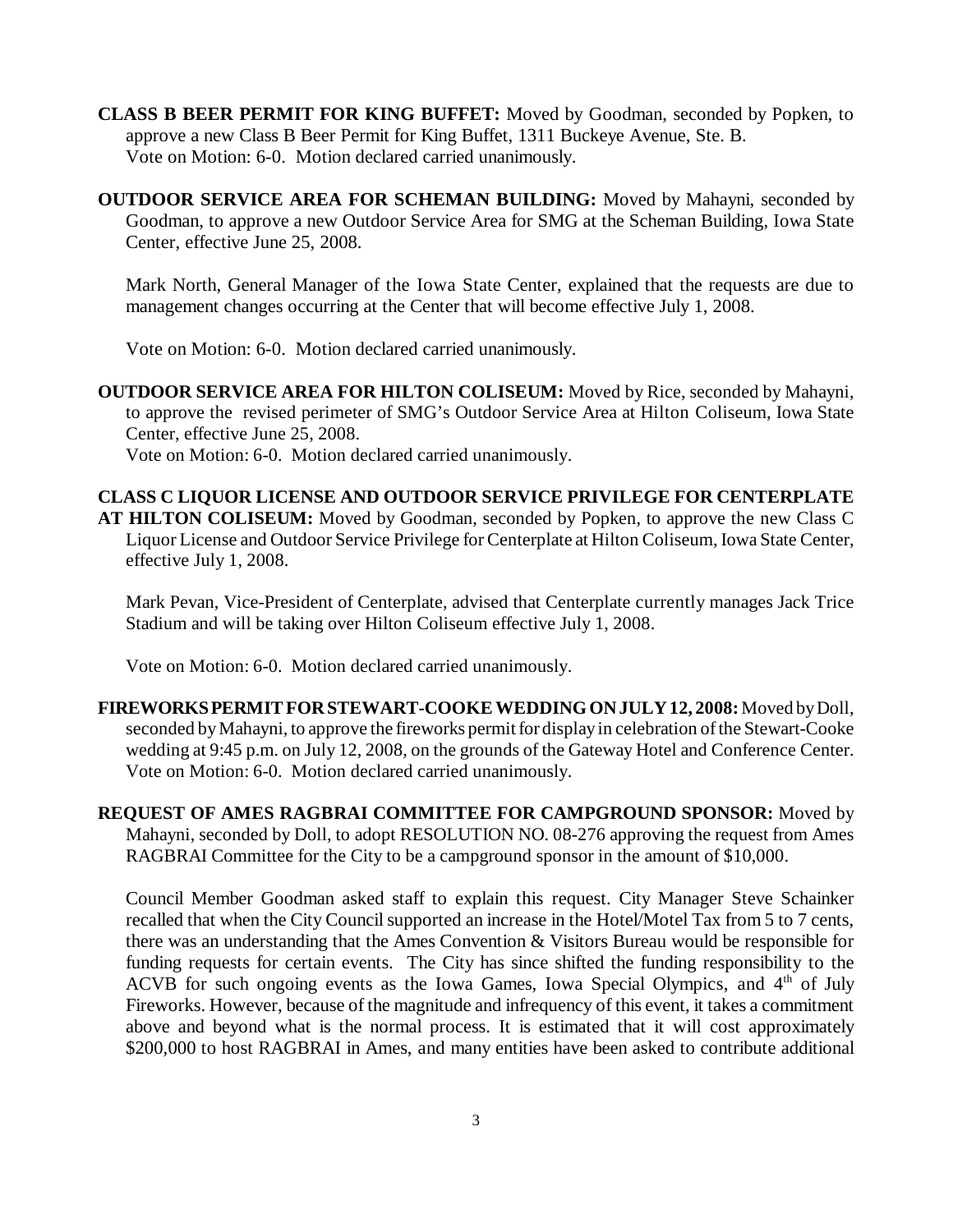funding to help defray expenses associated with the event. Because of the unusual nature and magnitude of this event, City staff is recommending that additional funding be approved.

Roll Call Vote: 6-0. Resolution declared adopted unanimously, signed by the Mayor, and hereby made a portion of these minutes.

**CLOSURE OF SOUTH 4TH TO FACILITATE 4TH OF JULY FIREWORKS:** Mayor Campbell announced that this item had been pulled by staff.

**NORTHRIDGE HEIGHTS SUBDIVISION, 12TH ADDITION:** Planning and Housing Director Steve Osguthorpe advised that all conditions of the Preliminary Plat for this Subdivision had been satisfied with the exception of Stipulation #3, which specified that all off-site public improvements would be installed at the time of Final Plat approval. Deferral of those improvements could be approved subject to a signed subsequent Developer's Agreement and the filing of a Letter of Credit in such an amount that would cover the costs of the off-site public improvements.

Moved by Mahayni, seconded by Doll, to adopt RESOLUTION NO. 08-277 approving a Developer's Agreement for Off-Site Improvements relating to Bloomington Road expansion to allow a Letter of Credit to be filed as security for completion of said off-site improvements. Roll Call Vote: 6-0. Resolution declared adopted unanimously, signed by the Mayor, and hereby made a portion of these minutes.

Moved by Mahayni, seconded Larson, to pass on third reading and adopt ORDINANCE NO. 3958 rezoning property generally located at the intersection of Stange Road and Bloomington Road from Suburban Residential Medium Density (FS-RM) to Convenience Commercial Node (CVCN). Roll Call Vote: 6-0. Ordinance declared adopted unanimously, signed by the Mayor, and hereby made a portion of these minutes.

Moved by Mahayni, seconded by Popken, to pass on third reading and adopt ORDINANCE NO. 3959 rezoning property generally located at the intersection of Stange Road and Bloomington Road from Suburban Residential Low Density (FS-RL) to Suburban Residential Medium Density (FS-RM). Roll Call Vote: 6-0. Ordinance declared adopted unanimously, signed by the Mayor, and hereby made a portion of these minutes.

Moved by Goodman, seconded by Larson, to adopt RESOLUTION NO. 08-278 approving the Major Final Plat for Northridge Heights Subdivision,  $12<sup>th</sup>$  Addition, with the stipulation that the off-site improvements be installed prior to the issuance of a Certificate of Occupancy for any building within the Plat.

Roll Call Vote: 6-0. Resolution declared adopted unanimously, signed by the Mayor, and hereby made a portion of these minutes.

**PRELIMINARY PLAT FOR H & B SUBDIVISION, 2<sup>ND</sup> ADDITION:** Director Steve Osguthorpe explained that the  $2<sup>nd</sup>$  Addition of H & B Subdivision is proposed as a replat of Lots 1 and 2 of H & B Subdivision and an unplatted parcel of land adjacent to the southwest boundary of Lot 2 and Parcel E. It encompasses a 6.22-acre site and is zoned Industrial. The new subdivision will entail no public improvements. The requirement for a sidewalk on one side of the street has been satisfied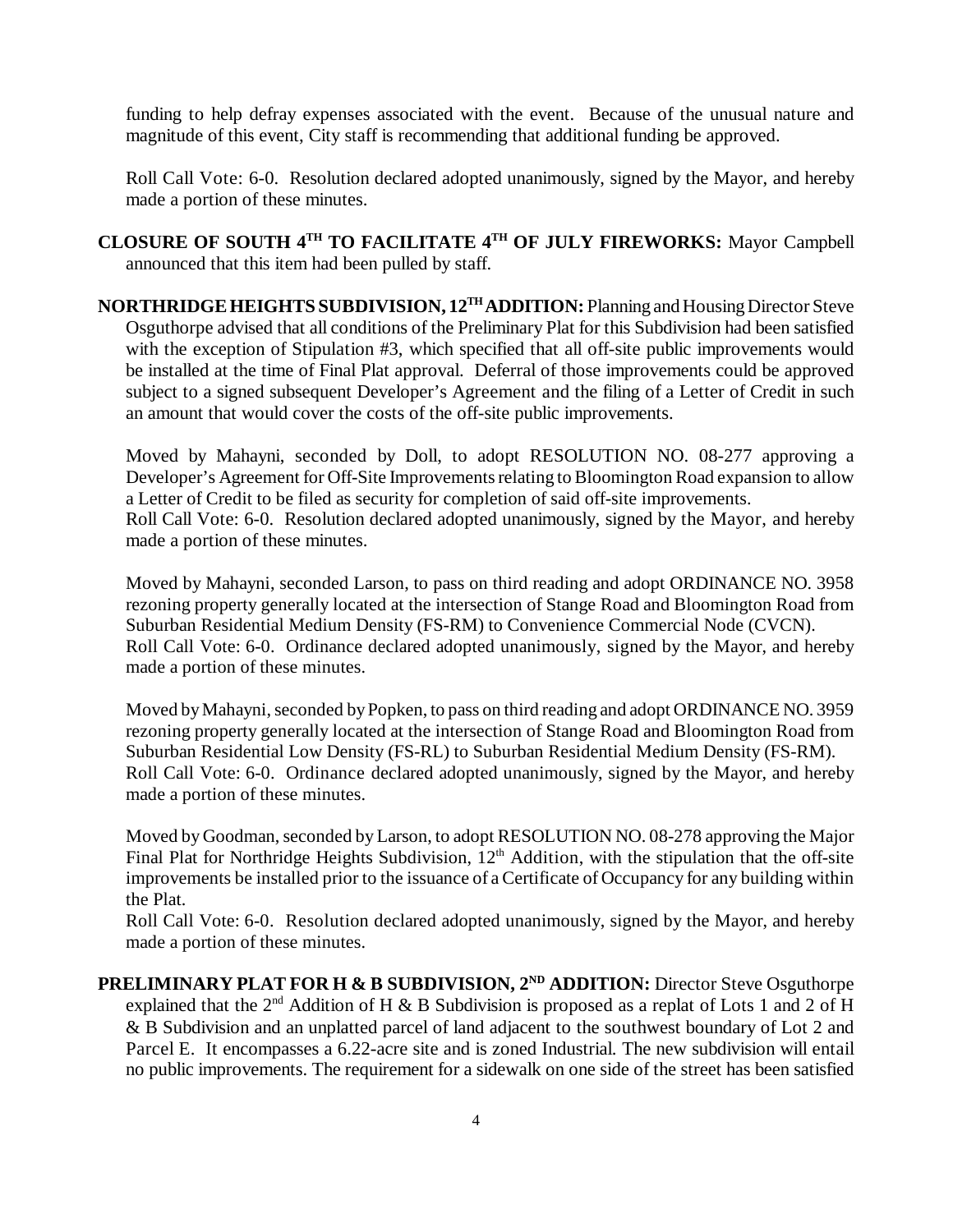because there is a multi-use path located across the street from this proposed Subdivision on the south side of East Lincoln Way.

Moved by Popken, seconded by Goodman, to adopt RESOLUTION NO. 08-279 approving the Preliminary Plat for H & B Subdivision,  $2<sup>nd</sup>$  Addition, with two stipulations, as follows:

- 1. Prior to Final Plat approval, existing easements will be vacated and replaced with easements that are part of the Preliminary Plat.
- 2. Prior to Final Plat approval, the easement across Proposed Lot 4 pertaining to parking for Proposed Lot 3 will be more fully described on the Final Plat or on a separate easement document recorded with the Final Plat stating that the parking easement allows parking on Lot 4 exclusively for use by Lot 3.

Roll Call Vote: 6-0. Resolution declared adopted unanimously, signed by the Mayor, and hereby made a portion of these minutes.

**3503 LINCOLN WAY:** Director Osguthorpe reminded the City Council that it had referred, on June 10, 2008, the request of Chuck Winkleblack regarding the potential redevelopment of the property addressed as 3503 Lincoln Way. It was being requested that City staff assess whether that property qualified in its pre-redevelopment condition under the required criteria for a Commercial Urban Revitalization Area. Mr. Osguthorpe further explained that, under the URA Commercial Criteria matrix, a property must meet one of several required criteria and one of several optional criteria. The owner is currently clearing the mobile homes from the property, and the developer is concerned that, although the property, in its current condition, meets the required criteria, once it is cleaned up, will no longer meet the qualifications. Mr. Osguthorpe reiterated that the proposed project also must meet one of the optional criteria of the Matrix; however, the City Council is not being asked to take any action on that at this time.

Council Member Goodman asked for clarification as to the criteria regarding vacant properties. He reads the criteria as applying to any building removed; he views the wording as being very general. Director Osguthorpe said that if the building that was removed was nonconforming, it would meet the first threshold.. Mr. Goodman pointed out that "nonconforming" is not listed in the first phrase; it is not listed until the second phrase. According to Mr. Osguthorpe, one of the required criteria is that the building be nonconforming with respect to the base zone. The additional criteria would be that the property is vacant where the previous development had been removed. Mr. Goodman surmised then that any property on which the main building had been razed could qualify as being underutilized. City Manager Schainker confirmed that was correct. He said that the protection is that the matrix is just a guideline to assist the City Council in making a decision; the City Council is not bound by the matrix.

Mr. Goodman expressed his belief that the "vacant" criteria under the utilization category in the matrix was removed when discussion about abatement for the former McDonald's property in Campustown was being requested. Mr. Schainker recalled that the criterion pertaining to the underutilization category was removed for commercial abatements as they pertained only to apartments. Council Member Goodman asked for a reminder of what action had been taken by the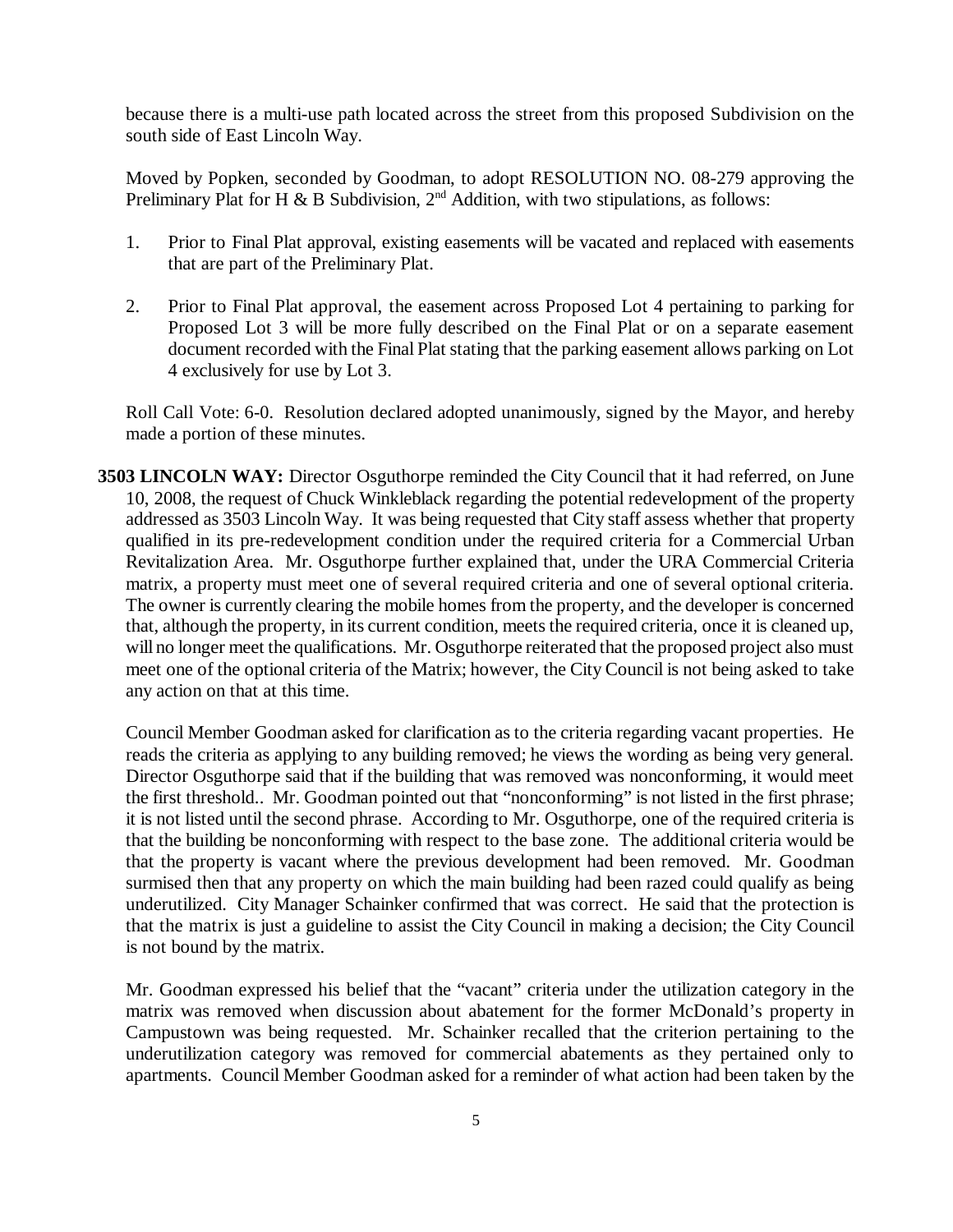City Council concerning "vacant" criteria. He does not believe that the "vacant" criteria was removed as part of the underutilized category in the commercial matrix. Mr. Goodman asked for clarification on whether any property along Lincoln Way in the HOC zone where a building had been razed would meet the criteria. Council Member Larson pointed out that this is a two-step process; all that is being stated now is that the property in question qualifies for tax abatement. The City Council would still have to grant the final approval. Mr. Goodman said that he then questions how valuable the criteria are. He again asked what action was taken by the City Council with respect to criteria for the underutilized category and how did that affect the abatement programs. Mr. Schainker pointed out that the matrix for this property was exclusive of the Downtown and Campustown Areas. Staff will research the history to clarify this issue.

Council Member Popken asked what assistance would be provided by the City for relocating the residents of 3503 Lincoln Way. Chuck Winkleblack said that the potential purchasers have an agreement with the seller that all leases will be terminated before possession of the property is transferred. It is his understanding that there are 17 total units. In some instances, due to the condition of the trailers, it is not possible for them to be moved. According to Mr. Winkleblack, by law, 60 days' notice is required to be given to the residents of the trailer park.

Stewart Jackson, now a resident of Crestview Trailer Park, explained that he was a resident of 3503 Lincoln Way for ten years. He has been communicating what the situation is to as many of the present residents as he can; there are some language barriers. Mr. Jackson concurred that many of the trailers are not movable.

Moved by Mahayni, seconded by Larson, to adopt RESOLUTION NO. 08-280 approving 3503 Lincoln Way as meeting the underutilized criteria of Urban Revitalization Area Commercial program matrix.

Roll Call Vote: 4-2. Voting aye: Doll, Larson, Mahayni, Rice. Voting nay: Goodman, Popken. Resolution declared adopted, signed by the Mayor, and hereby made a portion of these minutes.

**ANALYSIS OF IMPEDIMENTS TO FAIR HOUSING CHOICE STUDY:** Vanessa Baker-Latimer, Housing Coordinator, explained that, as part of the requirements of the Community Development Block Grant (CDBG) program, Entitlement Communities are required to conduct an Analysis of Impediments to Fair Housing Study at least once during their Consolidated Plan period. The purpose of the Analysis is to identify the barriers to fair housing within the community. The results are then used to create a working document for how the barriers can be addressed and/or eliminated.

According to Ms. Baker-Latimer, the City requested proposals from qualified consultants to conduct the Study. After receiving two responses, the City entered into an agreement with Hanna: Kellan & Associates of Lincoln, Nebraska, at a cost of \$18,000.

A summary of the Study was presented by Ms. Baker-Latimer. A Fair Housing Choice Survey had been prepared and mailed to Section 8 rental assistance clients and residents of other affordable housing programs in Ames. A total of 247 citizens voluntarily participated in the Survey. The Survey was also distributed to a group of social services and non-profit housing providers in Ames. Thirty-eight housing providers and producers voluntarily participated. The research process also included Community Listening Sessions where the public was invited to voice opinions regarding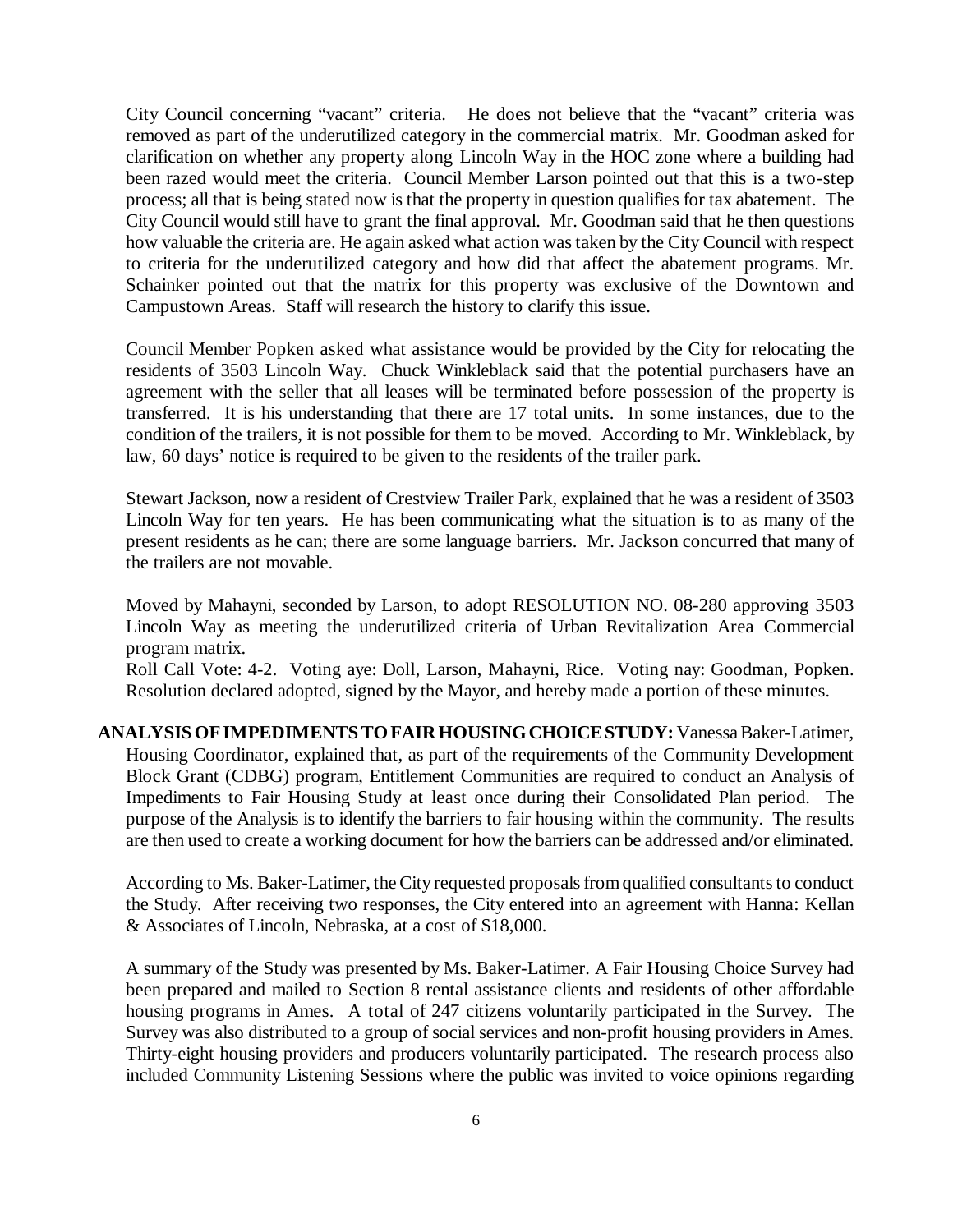any barriers to fair housing choice in Ames. The results of these research activities revealed that the City of Ames has few, if any, serious impediments to fair housing choice. The City is doing well in providing affordable housing and protecting the rights of persons and families of low to moderate incomes.

Council Member Popken asked if the City were involved in any complaints. He pointed out that the Study stated that no housing discrimination or civil rights complaints had been litigated in the City of Ames, but it also showed that 17 of the 247 respondents to the Fair Housing Choice Survey reported that they had experienced housing discrimination and four of those 17 had filed a complaint. Ms. Baker-Latimer replied that none of the complaints were filed with the City, so the particulars of the complaints are not known. She said that if complaints were filed with the City, the City's Human Relations Commission would investigate. It is her understanding the Human Relations Commission also sends out people to test the market to see if discrimination is occurring.

Moved by Doll, seconded by Mahayni, to accept receipt of the Analysis of Impediments to Fair Housing Choice Study in connection with the City's CDBG Program. Vote on Motion: 6-0. Motion declared carried unanimously.

**TEXT AMENDMENT REGARDING NONCONFORMING STRUCTURES:** Director Osguthorpe advised that Section 29.307(3)(d) describes when non-conforming structures may be allowed to expand. The City's Legal Department recently interpreted the Section stating that the word "it" in the current ordinance refers to the nonconforming structure, rather than to any enlargement, expansion, or extension of the non-conforming structure. This Legal Opinion has the effect of requiring the existing structure, even if legally built at one time, to be brought into conformance with the existing Code before any addition may be added. As a result, homeowners must now seek a variance if the structure fails to meet current zoning requirements, even though the proposed addition does meet them. According to Mr. Osguthorpe, Section 29.307 had been previously interpreted to mean that if an addition is proposed for a structure that does not currently meet setbacks, it would be allowed as long as the addition, itself, met the setbacks.

According to Director Osguthorpe, several projects have been delayed or abandoned since the new interpretation. The Zoning Board of Adjustment has been addressing about one case every meeting. The proposed text amendment would bring the language concerning nonconforming structures back in line with previous understandings and practices.

Moved by Popken, seconded by Larson, to refer the proposed text amendment regarding nonconforming structures to the Planning and Zoning Commission. Vote on Motion: 6-0. Motion declared carried unanimously.

**1112 GRAND AVENUE:** Municipal Engineer Tracy Warner advised that the alley adjacent to 1112 Grand Avenue was vacated in 1992. Six feet of the north portion was sold in 1992 and two feet of the north portion was sold in 2002, both to the adjacent property owner to the north (1118 Grand Avenue). The property owner on the south now wishes to purchase the southern eight feet of the vacated alley.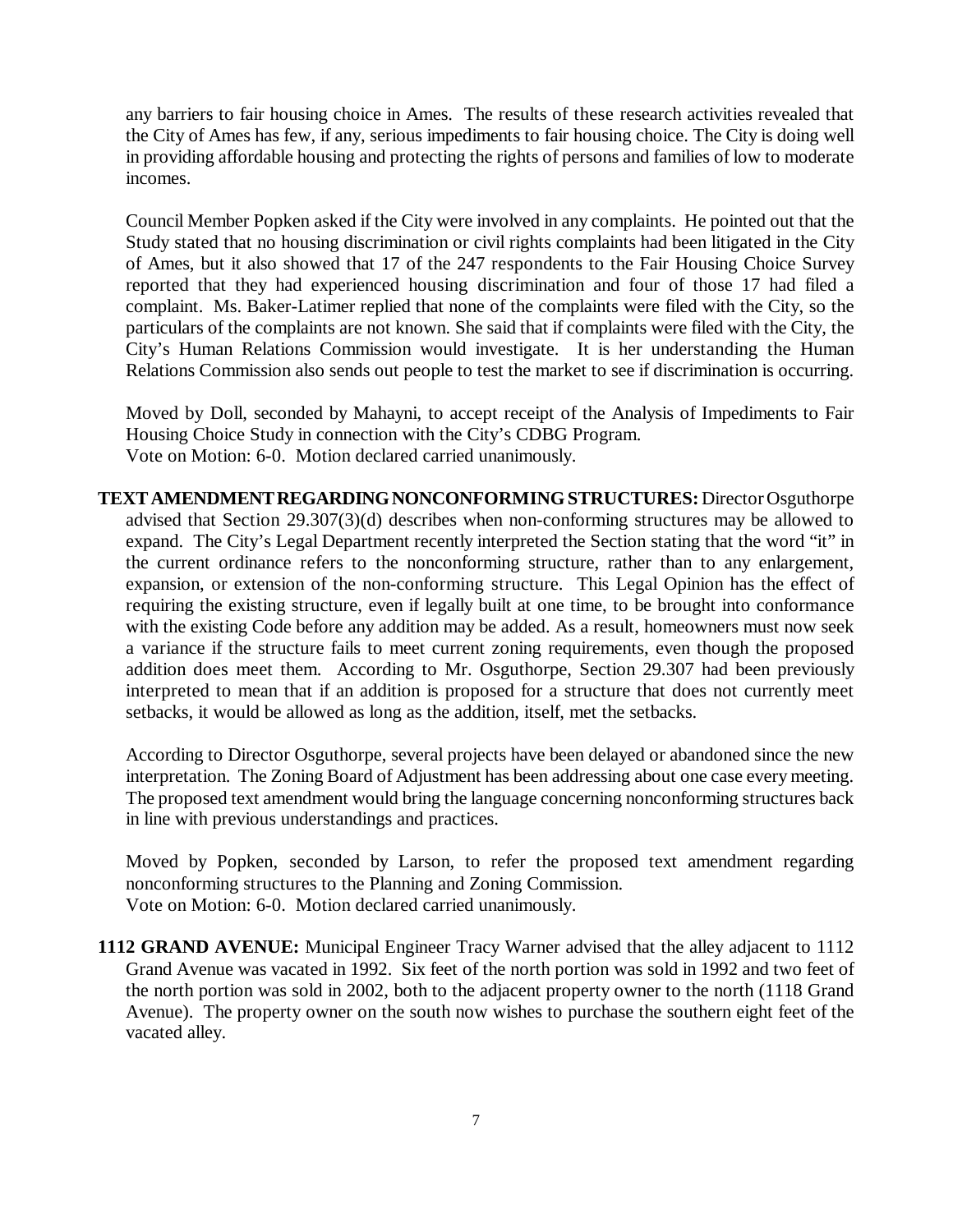Ms. Warner explained that staff had determined the cost for the south eight feet to be \$2,124 based on the City's policy for disposing of City right-of-way. She noted, however, that the owners of 1112 Grand Avenue have asked why there is such disparity in what they are being charged versus what was paid for the northern eight feet, which was \$614.11. Land value has increased approximately ten percent (10%) over the past six years, but other than that, staff has been unable to determine how the amount for the northern eight feet was calculated and why there is such a large cost differential between the two amounts.

Moved by Goodman, seconded by Popken, to adopt RESOLUTION NO. 08-281 proposing the sale and conveyance by Quit Claim Deed of the south 8' of vacated alley and setting the date of public hearing for July 8, 2008.

Roll Call Vote: 6-0. Resolution declared adopted unanimously, signed by the Mayor, and hereby made a portion of these minutes.

**FENCING AGREEMENT WITH UNION PACIFIC RAILROAD (UPRR):** Municipal Engineer Warner said that trespassing on railroad right-of-way is a great safety concern and an ongoing issue on the Union Pacific railroad mainline tracks through Downtown Ames. In an effort to discourage mid-block crossing of the tracks and improve safety, the UPRR recently installed 6-foot-high wrought iron-type fencing within the railroad's right-of-way on the north side of the tracks from Duff Avenue through the depot area.

City Manager Schainker advised that, under the Memorandum of Understanding, the UPRR is paying for the installation of the fence. The City will be required to perform routine maintenance, repair, and replacement as needed for a period of 20 years or as long as the warranty on the fence is in effect. The UPRR has agreed to pay for any damage that occurs due to railroad operations.

Ms. Warner commented on the removal of certain trees and vegetation that will be necessary due to sight concerns of the Railroad. The Railroad is responsible for that vegetation removal.

Moved by Goodman, seconded by Doll, to adopt RESOLUTION NO. 08-282 approving the Memorandum of Understanding with the Union Pacific Railroad pertaining to safety fencing installed from Duff Avenue through the depot area.

Roll Call Vote: 6-0. Resolution declared adopted unanimously, signed by the Mayor, and hereby made a portion of these minutes.

**2008/09 DEMAND-SIDE MANAGEMENT PROGRAMS:** Donald Kom, Director of Electric Services, introduced Steve Wilson, Energy Services Coordinator. Mr. Wilson reviewed the proposed "Smart Energy" (Demand-Side Management) program costs and anticipated savings.

Council Member Goodman said that he still has some concerns about the rebates being offered, particularly the Marathon water heater rebate. Mr. Wilson explained that Marathon water heaters are large electric water heaters (85 to 105 gallons) made out of fiberglass with a huge amount of insulation. They are very efficient, but it is possible that they would add to the City's load during the summertime.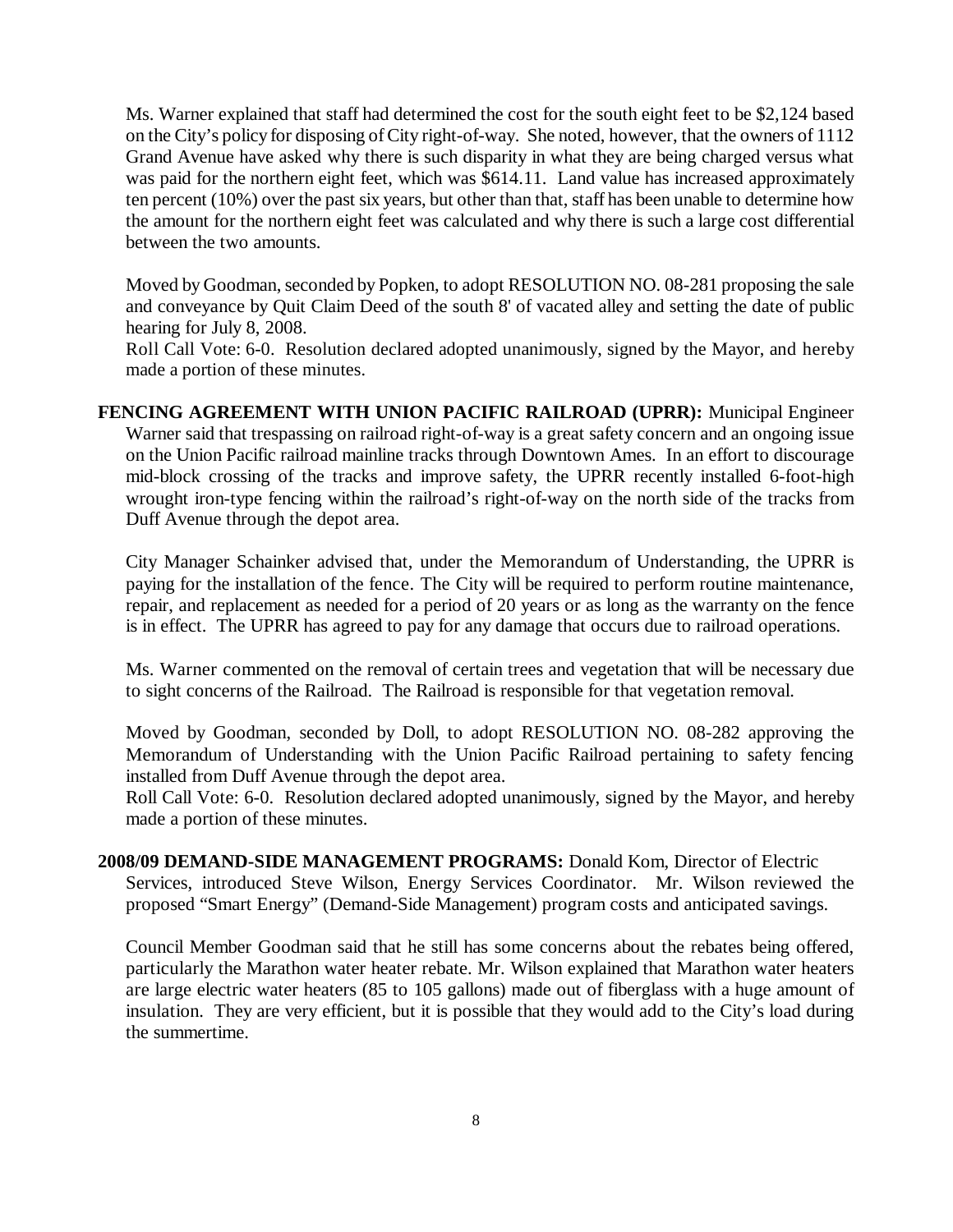Acknowledging that the City has allocated \$600,000 this year for these Programs and \$800,000 is earmarked in next year's budget, Council Member Popken asked if there is adequate staffing to administer the Programs. Mr. Kom stated that Steve Wilson is the person responsible for administration of the "Smart Energy" program.

Moved by Goodman, seconded by Popken, to approve the 2008/09 Demand-Side Management Programs sans the Marathon Water Heaters.

According to Mr. Larson, there are operational reasons why the City works to achieve a balanced electric load. For that reason, incentives for certain items may be recommended where the benefits are not immediately visible. Council Member Popken agreed, but stated that, from the perspectives of the utility, its customers, and energy conservation, Marathon water heaters come up with negatives regarding benefits. Mr. Kom described the carbon footprint and how it might be impacted by offering incentives for such items as Marathon water heaters. Mr. Wilson added that it would depend on how many of those units were in service; however, it would take years to realize the savings.

Vote on Motion: 6-0. Motion declared carried unanimously.

**REPAIR OF UNIT #8 TURBINE GENERATOR BEARING:** Director Kom introduced Power Plant Manager Dell Brown and Maintenance Superintendent Phil Schendel.

Mr. Brown described how the four bearings function. Staff had found some issues regarding the No. 2 bearing on the Unit #8 Turbine Generator. It had been experiencing elevated temperatures, and staff has concerns about its imminent failure. On June 18, 2008, the Power Plant issued a purchase order to General Electric International, Inc., to open and inspect the No. 2 bearing on the Unit #8 Turbine Generator. He said that, upon inspection of the No. 2 bearing, General Electric International found signs of extremely heavy loading to be the cause of the high temperature readings. The first Purchase Order was issued for \$24,000 to cover the inspection. A second Purchase Order was issued on June 19, 2008, in the amount of \$24,824 to cover the repairs; however, GE International now estimates that labor costs could be higher, which would mean that the second Purchase Order could cause the total to be over the \$50,000 threshold requiring City Council approval and formal bidding. Staff is seeking authorization to finish the necessary repairs to keep Unit #8 in solid operating parameters.

Moved by Mahayni, seconded by Popken, to adopt RESOLUTION NO. 08-283 waiving formal bidding procedures and authorizing repair of Unit #8 Turbine Generator bearing by General Electric International in an amount not to exceed \$75,000.

Roll Call Vote: 6-0. Resolution declared adopted unanimously, signed by the Mayor, and hereby made a portion of these minutes.

**CHANGES IN CITY ELECTRICAL CODE TO COMPLY WITH NEW STATE LICENSING REGULATIONS:** Moved by Goodman, seconded by Popken, to pass on first reading an ordinance revising sections of Chapter 5 and Chapter 7 of the Municipal Code to bring them into compliance with the new state electrical licensing regulations.

Roll Call Vote: 6-0. Motion declared carried unanimously.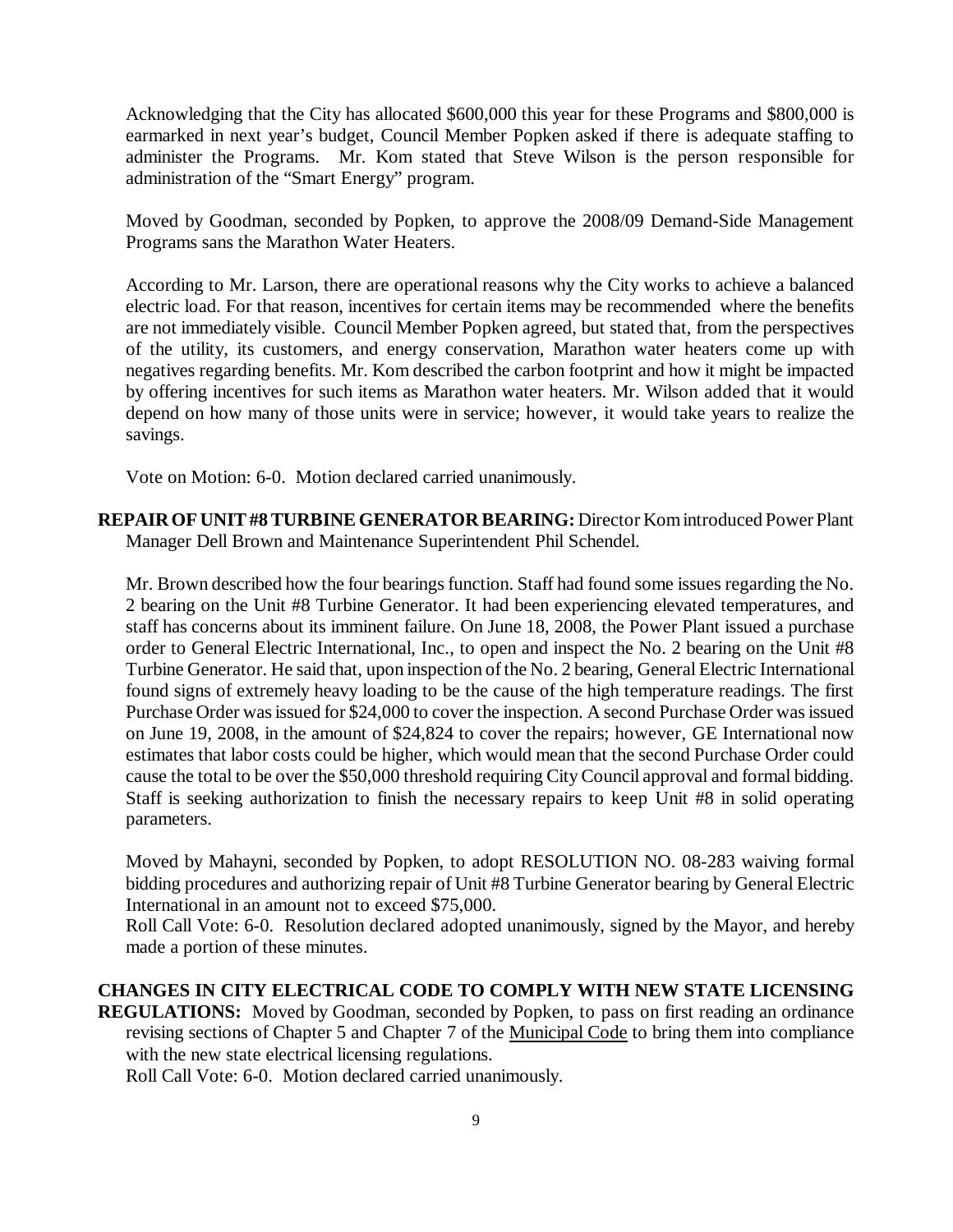Moved by Mahayni, seconded by Popken, to suspend the rules necessary for the adoption of an ordinance.

Roll Call Vote: 6-0. Motion declared carried unanimously.

Moved by Mahayni, seconded by Larson, to pass on second and third readings and adopt ORDINANCE NO. 3960 revising sections of Chapter 5 and Chapter 7 of the Municipal Code to bring them into compliance with the new state licensing regulations.

Roll Call Vote: 6-0. Ordinance declared adopted unanimously, signed by the Mayor, and hereby made a portion of these minutes.

**HEARING ON POWER PLANT NITROGEN OXIDE CONTROL PROJECT:** Mayor Campbell opened the public hearing. No one requested to speak, and the hearing was closed.

Director Kom explained that bids were received on June 19, 2008. As part of the review process, information contained in the proposals must be sent to a third-party furnace modeling firm that will enter the data into a model of the City's boilers. This modeling will demonstrate what proposed equipment offers the City the best value for lowering NO x emissions, and that process might take several weeks. After completion of the modeling, staff will be in a position to recommend the best equipment and contractor for installation of NO x reduction measures at the Power Plant. For that reason, staff is requesting that the City Council accept the report of bids and delay award until the furnace modeling evaluations are complete.

Moved by Mahayni, seconded by Goodman, to accept the report of bids and delay award of contract. Vote on Motion: 6-0. Motion declared carried unanimously.

**ORDINANCE MAKING PARKING FINE ADJUSTMENT:** Moved by Popken, seconded by Mahayni, to pass on second reading an ordinance making a parking fine adjustment. Roll Call Vote: 6-0. Motion declared carried unanimously.

Moved by Mahayni, seconded by Popken, to suspend the rules necessary for the adoption of an ordinance.

Roll Call Vote: 5-1. Voting aye: Doll, Larson, Mahayni, Popken, Rice. Voting nay: Goodman. Motion declared carried.

Moved by Mahayni, seconded by Popken, to pass on third reading and adopt ORDINANCE NO. 3954 making a parking fine adjustment.

Roll Call Vote: 6-0. Ordinance declared adopted unanimously, signed by the Mayor, and hereby made a portion of these minutes.

**STATE OF IOWA "SMOKE-FREE AIR ACT":** Assistant City Manager Bob Kindred briefed the City Council as to the City's efforts to comply with the Iowa "Smoke-Free Air Act," which will take effect July 1. The new law will include enclosed public places, workplaces and grounds, and all public buildings. It was clarified by City Manager Schainker that all public places are impacted, not just governmental buildings. Mr. Kindred noted that all City buildings and vehicles are already smoke-free.